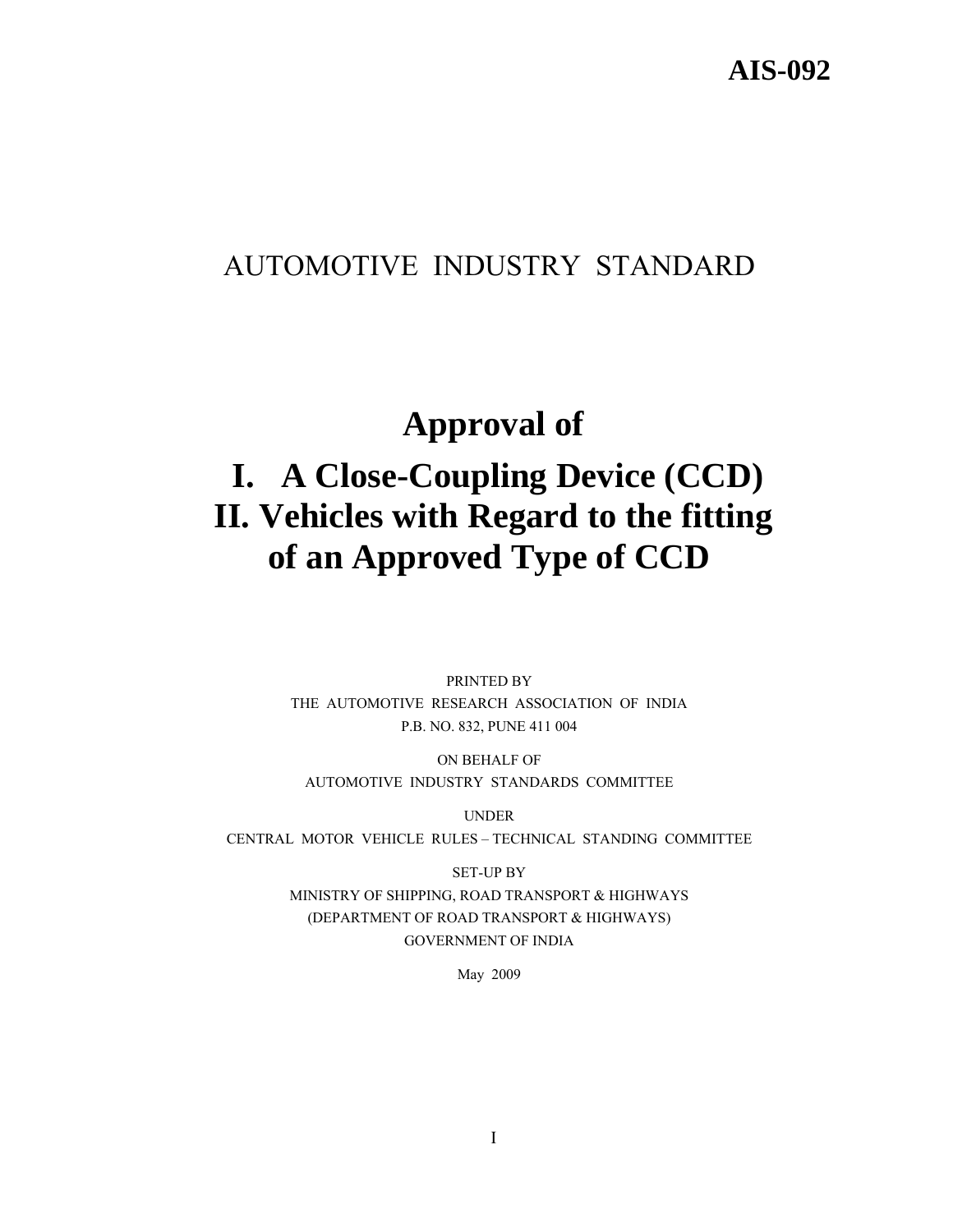| Sr.<br>No.              | Corr-<br>igenda. | Amend-<br>ment | Revision | <b>Date</b> | <b>Remark</b> | Misc. |
|-------------------------|------------------|----------------|----------|-------------|---------------|-------|
|                         |                  |                |          |             |               |       |
|                         |                  |                |          |             |               |       |
|                         |                  |                |          |             |               |       |
|                         |                  |                |          |             |               |       |
|                         |                  |                |          |             |               |       |
|                         |                  |                |          |             |               |       |
|                         |                  |                |          |             |               |       |
|                         |                  |                |          |             |               |       |
|                         |                  |                |          |             |               |       |
|                         |                  |                |          |             |               |       |
| <b>General remarks:</b> |                  |                |          |             |               |       |

# **Status chart of the Standard to be used by the purchaser for updating the record**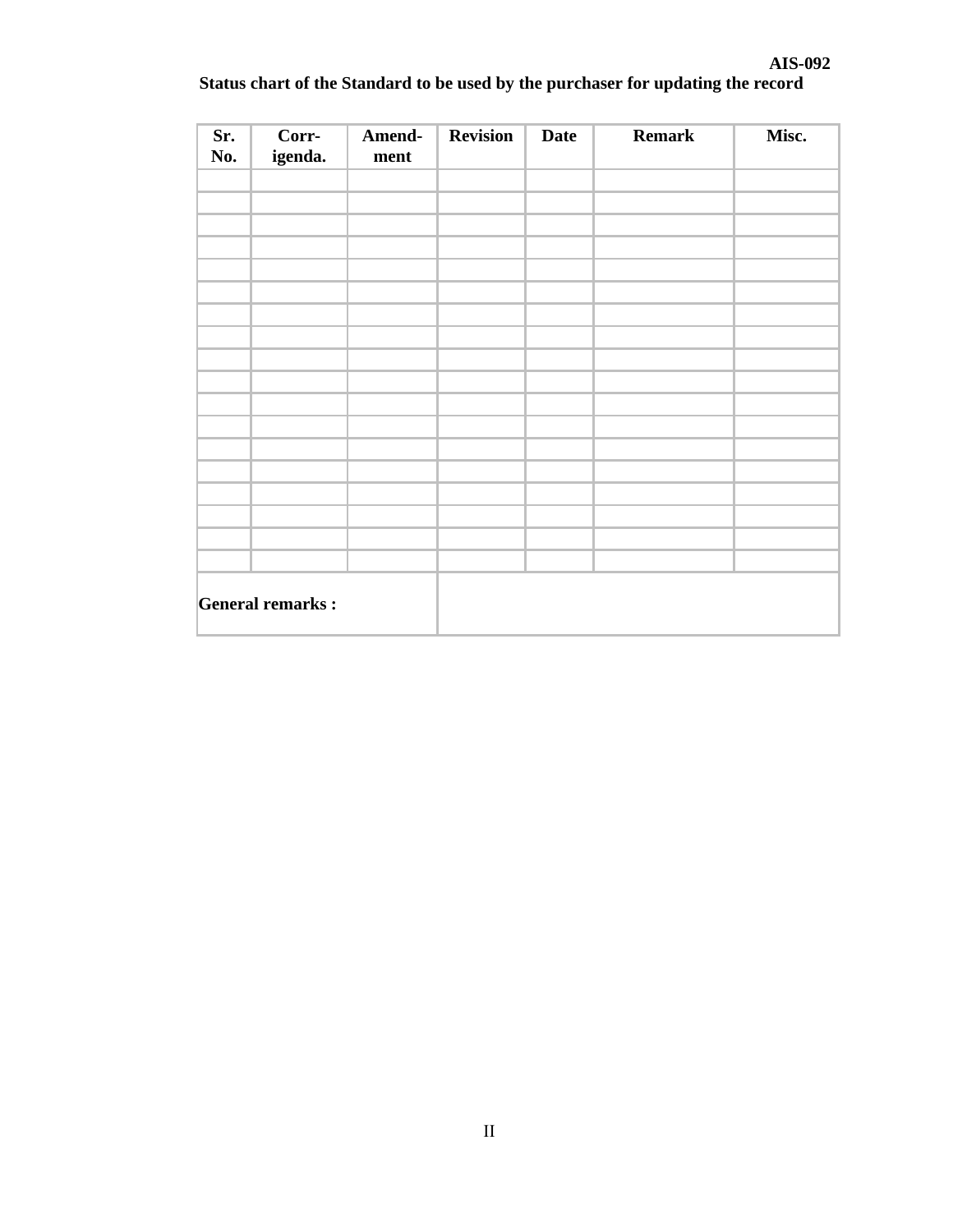#### **INTRODUCTION**

The Government of India felt the need for a permanent agency to expedite the publication of standards and development of test facilities in parallel when the work on the preparation of the standards is going on, as the development of improved safety critical parts can be undertaken only after the publication of the standard and commissioning of test facilities. To this end, the erstwhile Ministry of Surface Transport (MOST) has constituted a permanent Automotive Industry Standard Committee (AISC) vide order No. RT-11028/11/97-MVL dated September 15, 1997. The standards prepared by AISC will be approved by the permanent CMVR Technical Standing Committee (CTSC). After approval, the Automotive Research Association of India, (ARAI), Pune, being the secretariat of the AIS Committee, has published this standard. For better dissemination of this information, ARAI may publish this document on their website.

Automotive Industry is the key industry to keep the pace of economic activity in India. Road infrastructure developed in the recent years is also helping the transportation sector and hence economic activity. To cope up the pace, multi axle vehicles and vehicles with different combinations are increasing day by day due to the necessity for transportation. Vehicle speed has also increased considerably on the highways. Hence it is necessary to address the safety of the transportation modes and means.

Close Coupling Devices (CCDs) which automatically provides sufficient space between the bodies of towing vehicle and trailers if additional clearance is needed during angular movement between them. Safety of such devices and their fitment to vehicles are to be addressed to have safer and reliable road transportation.

Considering the importance of the subject of Close Coupling Devices (CCDs), it was identified in the Roadmap for Automotive Safety Regulations for formulation of AIS in line with ECE R 102.Though such devices are not mandatory in other countries, this standard will provide guidelines for CCD manufacturers, vehicle manufacturers, testing agencies and users, when such devices are used in India. Thus enhancement of safety and performance levels of the vehicles when used on the road could be achieved. Various aspects of the coupling and its requirement are addressed in the right perspective.

While preparing this standard, considerable assistance has been derived from following ECE regulation

| <b>ECE R 102</b> | Uniform Provisions Concerning the approval of:              |
|------------------|-------------------------------------------------------------|
| (In its original |                                                             |
| form)            | I. A Close-Coupling Device (CCD)                            |
|                  | II. Vehicles with regard to the fitting of an approved type |
|                  | of CCD                                                      |
|                  |                                                             |

The Automotive Industry Standards Committee (AISC) responsible for preparation of this standard is given in Annex : 5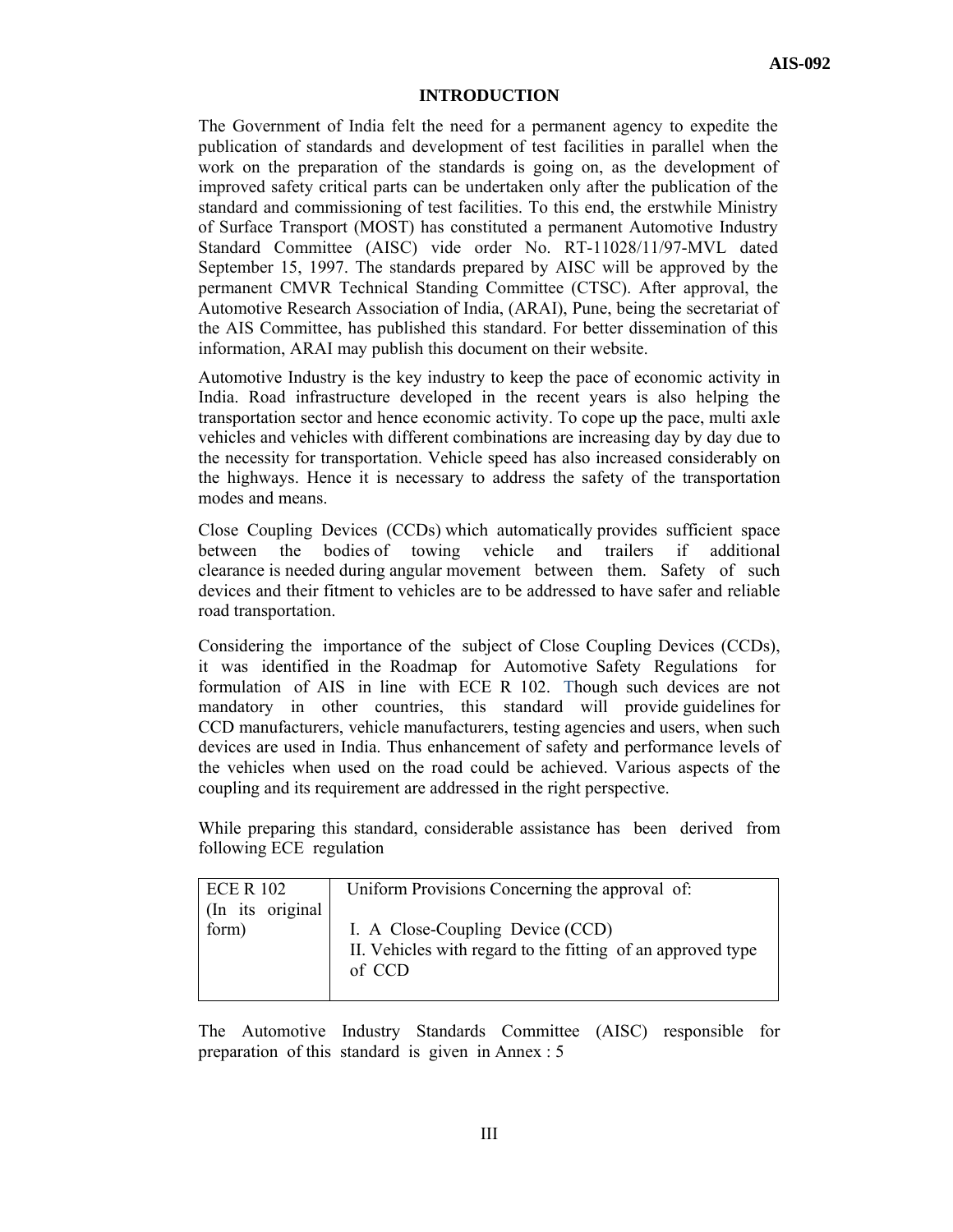# **Approval of : I. A Close-Coupling Device (CCD) II. Vehicles with Regard to the fitting of an Approved Type of CCD**

# **1. SCOPE**

1.1. This standard applies to vehicles of categories N2, N3, T3 and T4.

# **2. DEFINITIONS**

- 2.1. For the purposes of this standard :
- 2.1.1. **"Close-coupling device (CCD)"** means a device which automatically provides sufficient space between the bodies of towing vehicles and trailers if additional clearance is needed during angular movement between them. Coupling devices having no adjusting effect on lengths and/or angles within the device are not covered by this standard.
- 2.1.2. **"Approval of a device"** means the approval of a type of close-coupling device conforming to the requirements set out in Part I below;
- 2.1.3. **"Approval of a vehicle"** means the approval of a vehicle with regard to the fitting of an approved close-coupling device;
- 2.1.4. **"Vehicle type"** means vehicles which do not differ in such essential respects as:
- 2.1.4.1. The make and type of the close-coupling device;
- 2.1.4.2. The length and width of the vehicles;
- 2.1.4.3. The mass of the vehicles;
- 2.1.4.4. The points of attachment of the close-coupling device;
- 2.1.4.5. The vehicle description (e.g. truck, tractor, trailer, semi-trailer, centre-axle trailer);
- 2.1.4.6. Steering equipment (e.g. auxiliary steering equipment, steering equipment of the trailer).
- 2.1.5. **"Type of close-coupling device"** means devices which do not differ in such essential respects as:
- 2.1.5.1. The make and type of the device;
- 2.1.5.2. The operating principle;
- 2.1.5.3. The means of attachment to vehicles;
- 2.1.5.4. The overall dimensions at minimum and maximum extension;
- 2.1.5.5. The limits of the operating angles;
- 2.1.5.6. The kinematic characteristics in relation to the angles of articulation;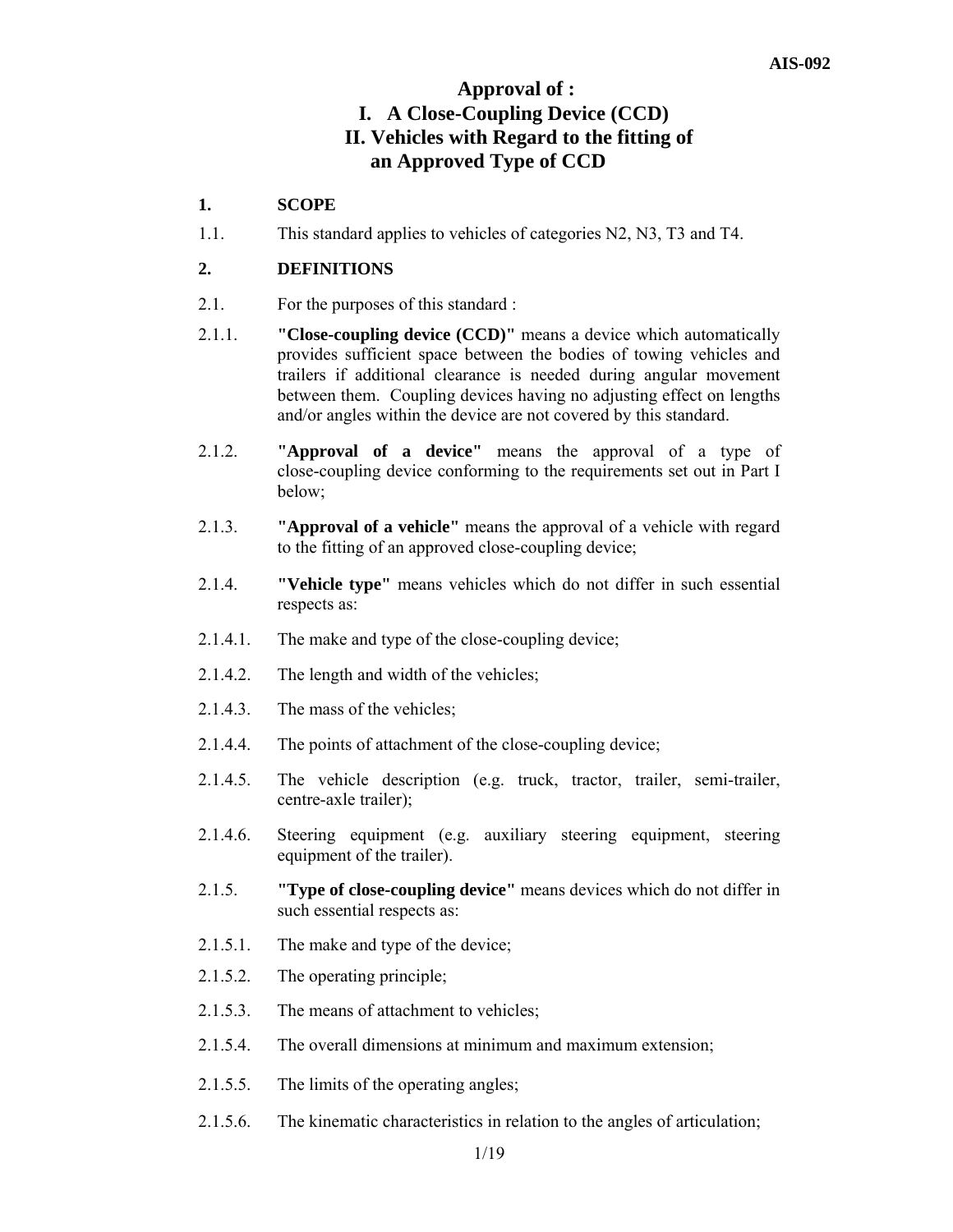# 2.1.6. **"Automatic coupling procedure"**

 A coupling procedure is automatic if reversing the towing vehicle against the trailer is sufficient to engage the coupling completely and properly and to secure it automatically and to indicate proper engagement of the safety devices without any external intervention.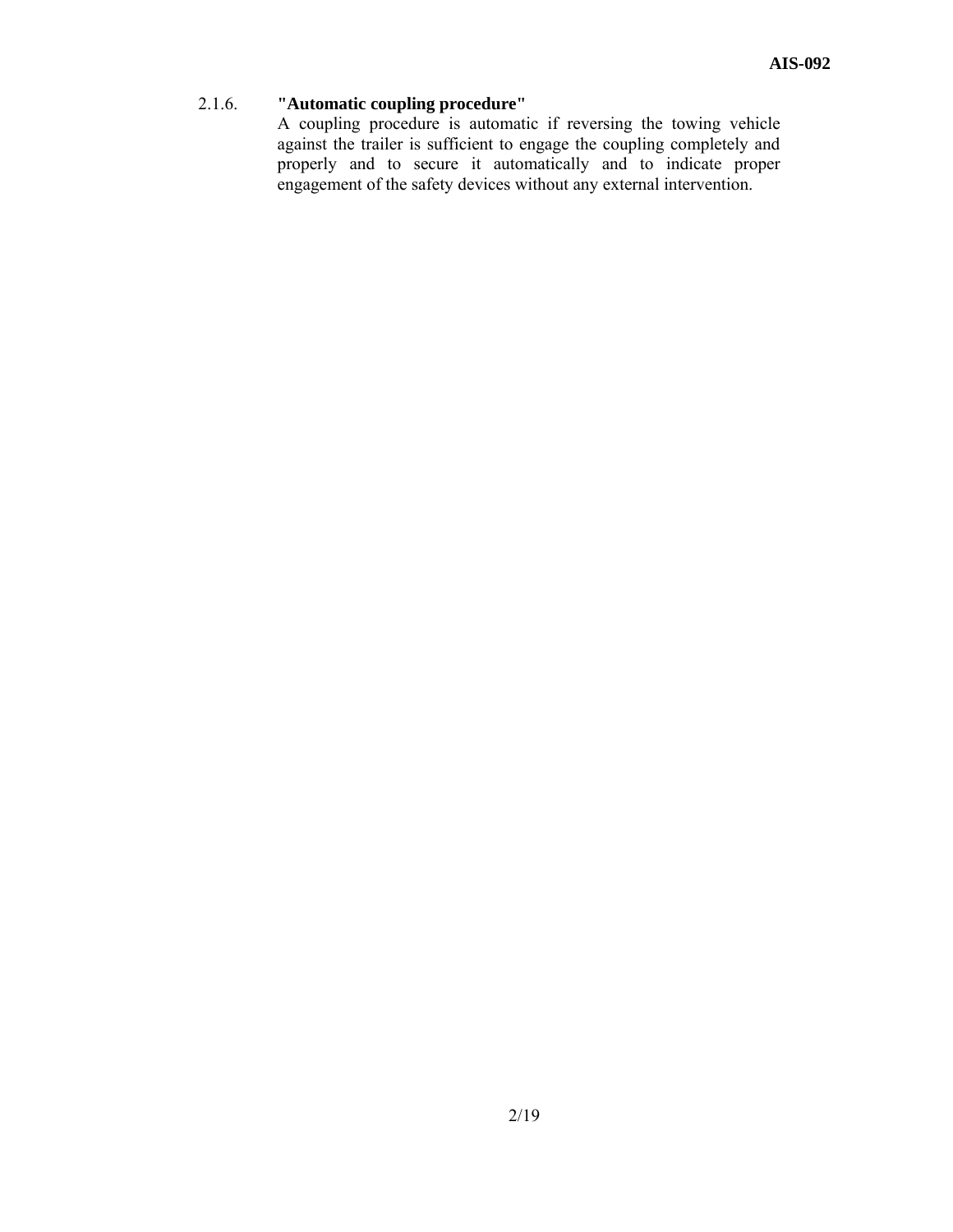#### **PART I**

#### **APPROVAL OF A CLOSE-COUPLING DEVICE (CCD)**

### **3. TECHNICAL INFORMATION TO BE SUBMITTED BY THE MANUFACTURER FOR APPROVAL OF A CLOSE - COUPLING DEVICE**

- 3.1. The application for approval of a close-coupling device (CCD) shall be submitted by the manufacturer of the CCD or by his duly accredited representative.
- 3.2. It shall be accompanied by:
- 3.2.1. In triplicate, a detailed description and fully dimensioned scale drawings of the CCD and the method of installation. The submitted documents shall show to the satisfaction of the test agency that the CCD will function reliably and safely.
- 3.2.2. A sample of the CCD type to be approved;
- 3.2.3. A combination of vehicles representing the worst case condition, fitted with the CCD to be approved, shall be selected in conjunction with the test agency responsible for conducting the approval tests taking into account such aspects as suspension, maximum allowable mass and dimensions, wheelbase, number and position of axles and the extreme positions of the close-coupling device. More than one combination of vehicles shall be provided, if required by the test agency.
- 3.3. Test agency shall verify the existence of satisfactory arrangements for ensuring effective control of the conformity of production before type approval is granted.

#### **4. APPROVAL**

- 4.1. All parts required for the installation and safe operation of a closecoupling device (e.g. parts subject to towing and/or steering forces fixed to the chassis of the towing vehicle or the trailer, and control systems) are subject to type approval.
- 4.2. If the CCD submitted for approval pursuant to this standard meets the requirements of clause 5 below, approval of that CCD type shall be granted.  $(1)$

# **5. SPECIFICATIONS**

#### 5.1. **General**

5.1.1. The CCD shall be so designed, constructed and assembled such that a vehicle fitted with the CCD conforms to the requirements of this standard under normal conditions of road use. The coupling devices themselves shall comply with the technical requirements of AIS-091 (Part 1). Additional forces which may be caused by the assembled CCD in operation shall be taken into account.

> ………………………………………………………………………… (1) For the purposes of approvals under Part II, the test agency may take into account tests conducted for the purposes of Part I.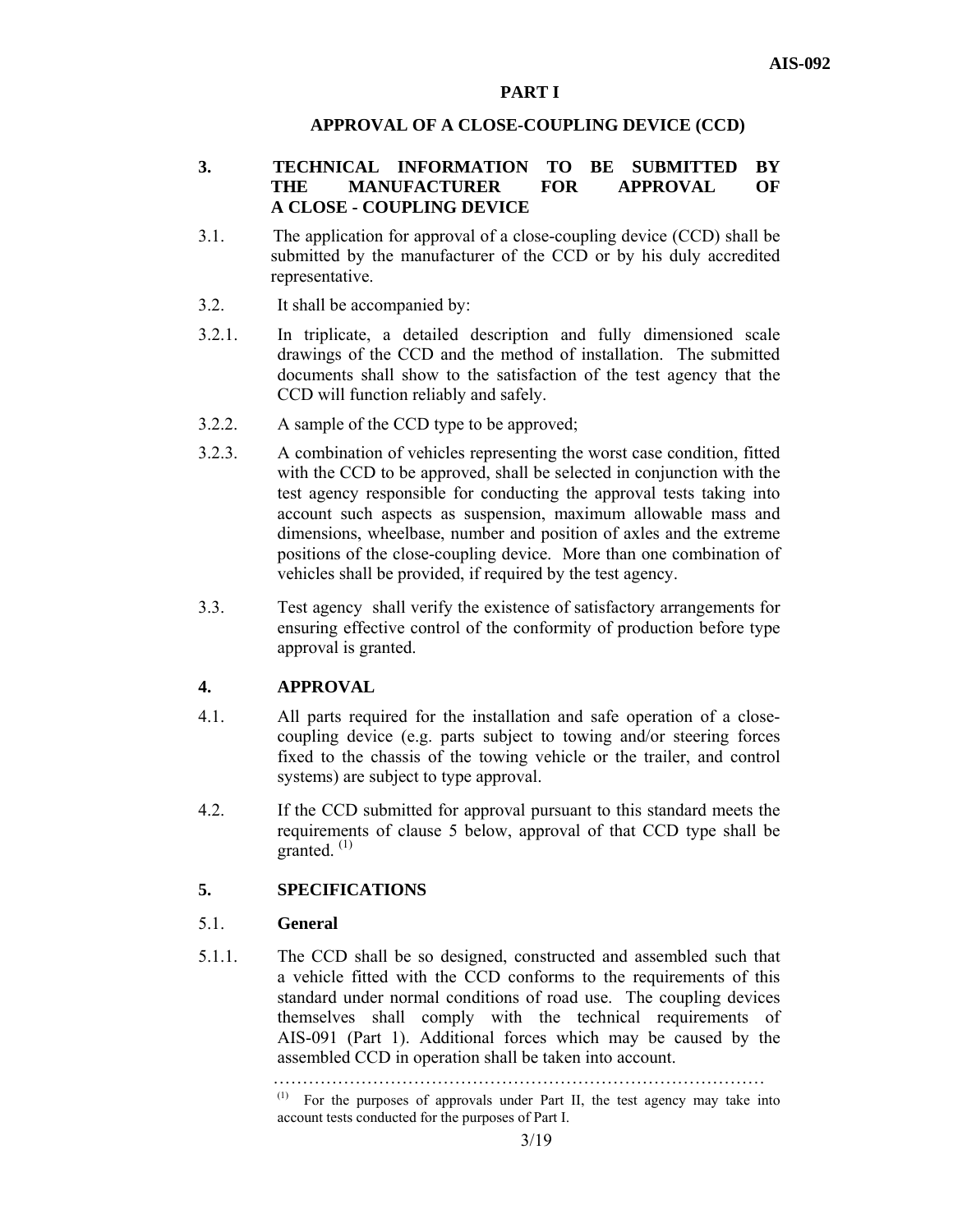- 5.1.2. The operation of the CCD shall be automatic. Even the reverse movement of the close-coupled combination shall be possible without any manual action at the CCD.
- $5.1.3<sup>(1)</sup>$  In particular, the CCD shall be so designed, constructed and assembled so as to be resistant to all stresses, corrosion and ageing to which it may be subjected (e.g. vibration, humidity, extreme temperatures).
- 5.1.4. The CCD shall enable vehicles to travel in a straight line on a level road, without any abnormal effort being applied to the steering control, either forwards or in reverse.

#### 5.1.5. **System failures**

- 5.1.5.1. Any power system failure and/or control system failure of the CCD, while the vehicle is running, shall cause the coupling to extend and remain in that position. Separation of the towing vehicle and trailer shall be prevented by mechanical means under all conditions of use.
- 5.1.5.2. Any power system and/or control system failure shall be indicated to the driver by an acoustic and an optical signal.
- 5.1.6. When the vehicles are stationary no uncontrolled movement of the CCD may occur under any circumstances including long term uphill parking.
- 5.1.7. Non-automatic movement of the CCD may be possible only while the towing vehicle is stationary. An instruction to apply the parking brake of the towing vehicle shall be permanently attached to the control unit.
- 5.1.7.1. This operation shall be controlled by means of a dual control unit.
- 5.1.7.2. This control unit shall be fitted outside the driver's cabin and shall be situated in such a position that the operator is not endangered by the movement of the trailer and can see the danger area between the vehicles at a glance.
- 5.1.7.3. It shall not be possible to lock the control unit in the operating position or operate it unintentionally.
- 5.1.7.4. The movement of the trailer shall take place without jolting, at a speed of not more than 50 mm/sec.
- 5.1.7.5. Release of a control shall stop the movement immediately.
- 5.1.8. Forward movement of the towing vehicle shall not result in rearward movement of the trailer in relation to the road surface. Rearward movement of the trailer of not more than 30 mm is permitted only for switch and react purposes.
- 5.1.9. The CCD shall return to its shortest normal straight ahead operating position following relative angular movement between towing vehicle and trailer, in accordance with Annex 4.

………………………………………………………………………………………

 <sup>(1)</sup>Until uniform test procedures have been agreed, the manufacturers shall provide the test agency with their test procedures and results.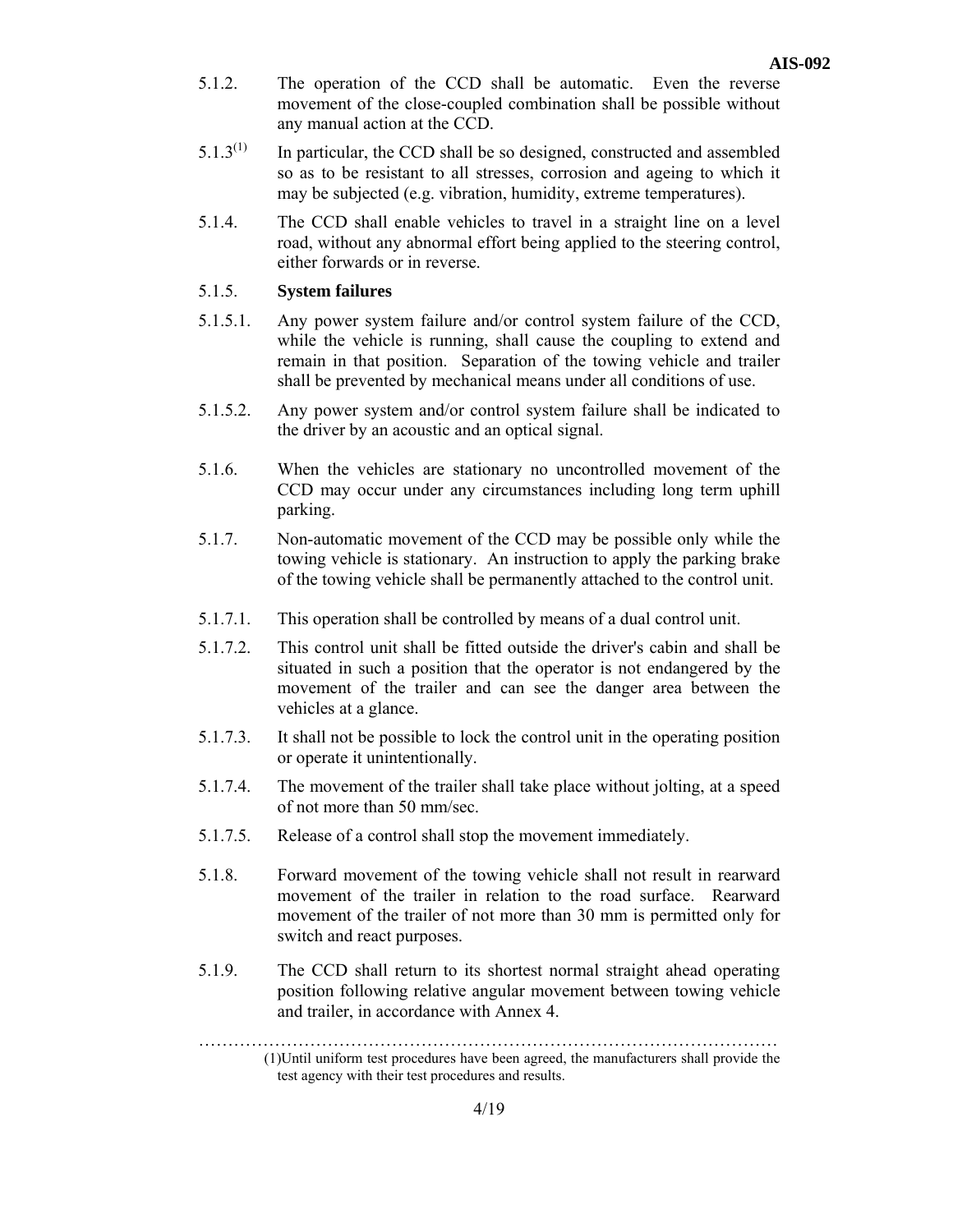- 5.1.10. Operation of the CCD shall not interfere with the dynamic stability of the combination. This requirement shall be checked during the tests described in Annex 4.
- 5.1.11. The CCD shall be designed so as to enable the vehicles to be coupled or uncoupled. All coupling operations shall be automatic, including the mechanical controls and the parts subject to towing and/or steering forces. Correct engagement of the positive locking system shall be indicated or be easily visible from the side of the vehicle alongside the coupling device. Otherwise, a remote indication shall be installed in the driver's cabin. Manual coupling of control and power supply lines is permitted provided the connections are readily accessible from a standing position and the combination can be safely driven, without these lines being connected.
- 5.1.12. The CCD when engaged shall itself provide at least the following angular movement:

|            | Full trailer     | Centre axle      | Semi-trailer          |
|------------|------------------|------------------|-----------------------|
|            |                  | trailer          |                       |
| horizontal | $\pm 60^{\circ}$ | $\pm 90^{\circ}$ | $\pm 90^{\circ}$      |
| vertical   | $\pm 20^{\circ}$ | $\pm 15^{\circ}$ | $\pm$ 12 <sup>o</sup> |
| axial      | $\pm 15^{\circ}$ | $\pm 15^{\circ}$ | --                    |

- 5.1.13. For hydraulic or pneumatic CCD's, an optical signal shall indicate that the CCD is about to reach its maximum extension. This signal may be the same as the optical signal mentioned in clause 5.1.5.2.
- 5.1.14. The CCD shall be designed such that when coupling at an angle between the towing vehicle and trailer different from that when uncoupled, unintentional movement of the trailer or incorrect functioning of the CCD does not occur.
- 5.1.15. A plate specifying the maximum mass of the towing vehicle and the trailer, all lubrication points and the frequency of lubrication shall be affixed such that it is clearly visible even when the trailer is coupled.

#### 5.2. **Tests**

 The tests which the CCD shall undergo for approval are described in Annex 4 to this standard.

# **6. MODIFICATION OF CCD TYPE AND EXTENSION OF APPROVAL**

- 6.1. Any modification of the CCD type shall be notified to the Test Agency which approved the CCD type. Test Agency may then either;
- 6.1.1. Consider that the modifications made are unlikely to have an appreciable adverse effect and that the device still complies with the requirements; or
- 6.1.2. Require a further test report.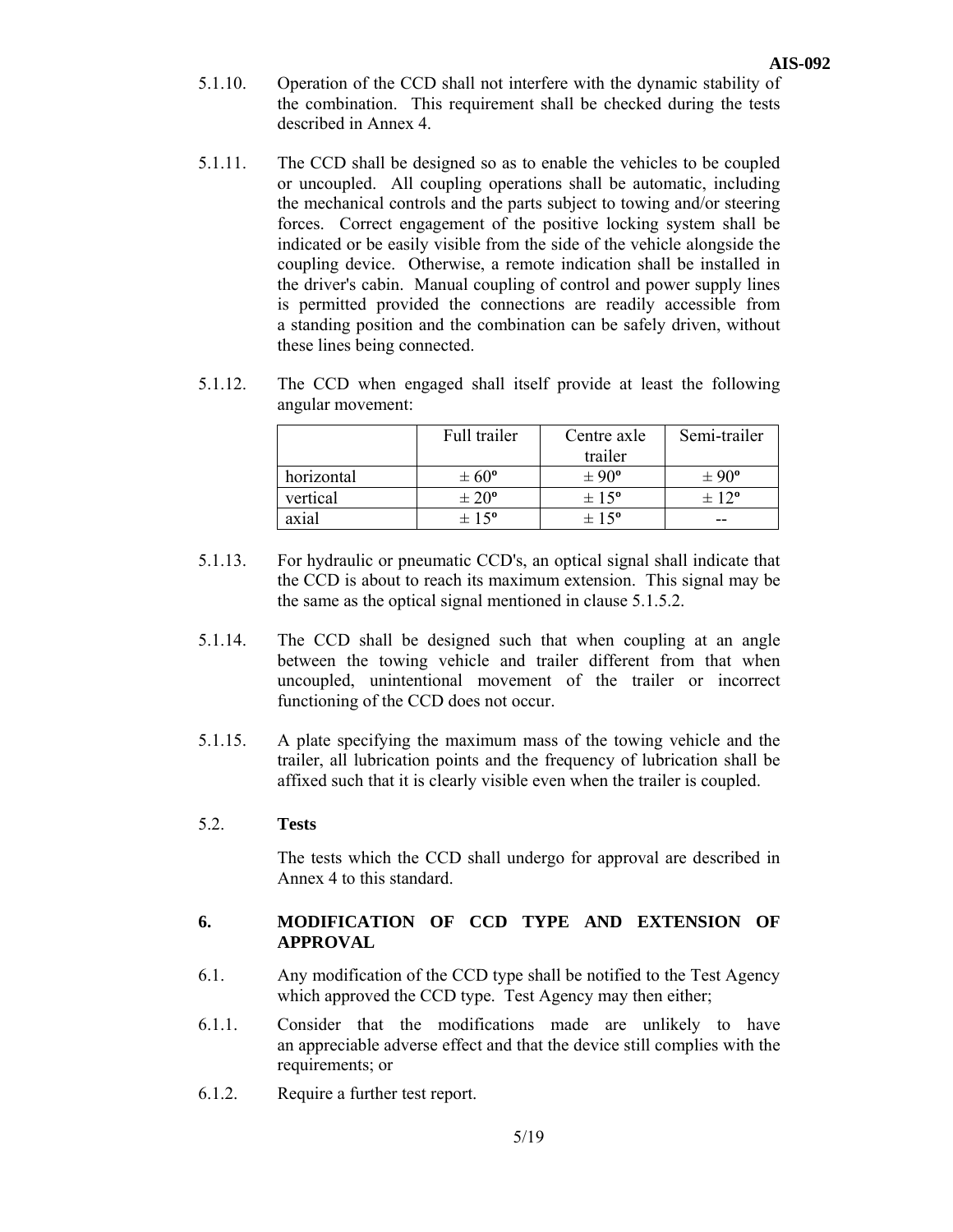- 6.2 In case of 6.1.2, tests for only those parameters which are affected by the modifications, shall be carried out.
- 6.3 In case of fulfillment of criteria of clause 6.1.1 or after successful, results of further verification as per clause 6.1.2, the approval of compliance shall be extended for the changes carried out.

# **7. CONFORMITY OF PRODUCTION**

- 7.1. Every CCD approved under this standard shall be manufactured so as to conform to the type approved by meeting the requirements set out in clause 5 above.
- 7.2 Conformity of production procedures as laid down in AIS-037 shall be applicable
- 7.3 The test agency which has granted type approval may at any time verify the conformity control methods applicable to each production unit. The normal frequency of inspections authorized by the test agency shall be once every two years.
- **8.** (Reserved)
- **9.** (Reserved)
- **10.** (Reserved)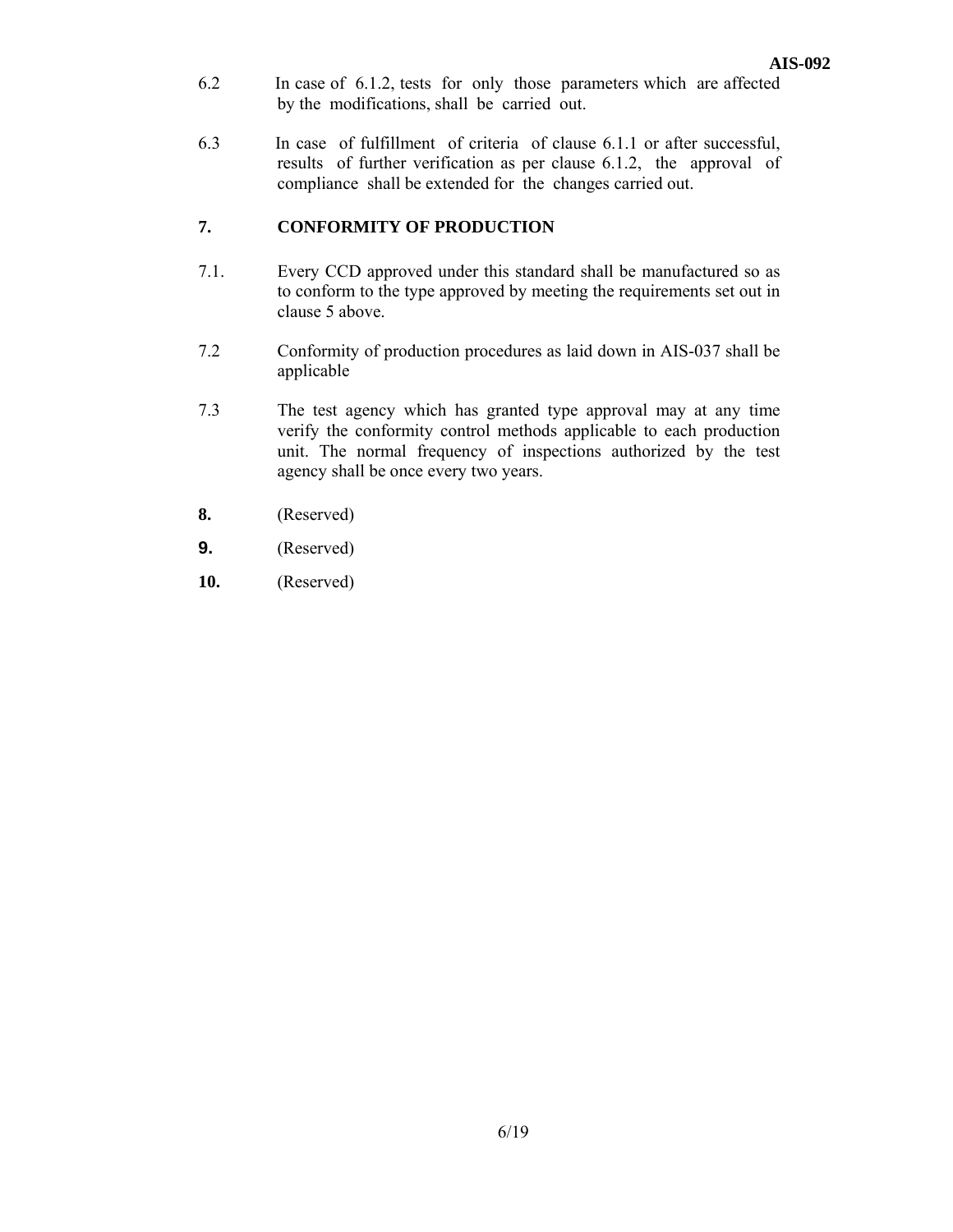#### **PART II**

#### **APPROVAL OF VEHICLES WITH REGARD TO THE FITTING OF AN APPROVED TYPE OF CCD**

#### **11. TECHNICAL INFORMATION TO BE SUBMITTED BY A VEHICLE MANUFACTURER FOR APPROVAL OF A VEHICLE FITTED WITH A CLOSE - COUPLING DEVICE**

- 11.1. The application for approval of a vehicle type with regard to the fitting of a CCD of an approved type shall be submitted by the vehicle manufacturer or by his duly accredited representative.
- 11.2. It shall be accompanied by the under mentioned documents in triplicate and the following particulars:
- 11.3. A detailed description of the vehicle type and the vehicle parts connected to the CCD, including a dimensioned drawing of the fixing points and the information and documents referred to in Annex 2.
- 11.4. At the request of the, Test Agency the approval form (i.e. the form indicated in Annex 1 to this standard) for each type of CCD shall also be supplied.
- 11.5. A vehicle, representative of the vehicle type to be approved, fitted with a CCD, shall be submitted to the Test Agency conducting the approval test.
- 11.5.1. A vehicle not having all the components appropriate to the type may be accepted provided that the applicant can show to the satisfaction of the Test Agency that the absence of the components omitted has no effect on the results of the inspections as far as the requirements of this standard are concerned.
- 11.6. The Test Agency shall verify the existence of satisfactory arrangements for ensuring effective control of the conformity of production before type approval is granted.
- 11.7. Special operating instructions shall be provided for coupling operations deviating from usual ones, which shall contain in particular, instructions regarding coupling and uncoupling with different modes of operation (e.g. angled positions). Each vehicle shall be accompanied by such special operating instructions.

# **12. APPROVAL**

12.1. If the vehicle submitted for approval pursuant to this standard is fitted with an approved CCD and meets the requirements of clause 13 below, approval of that vehicle type shall be granted.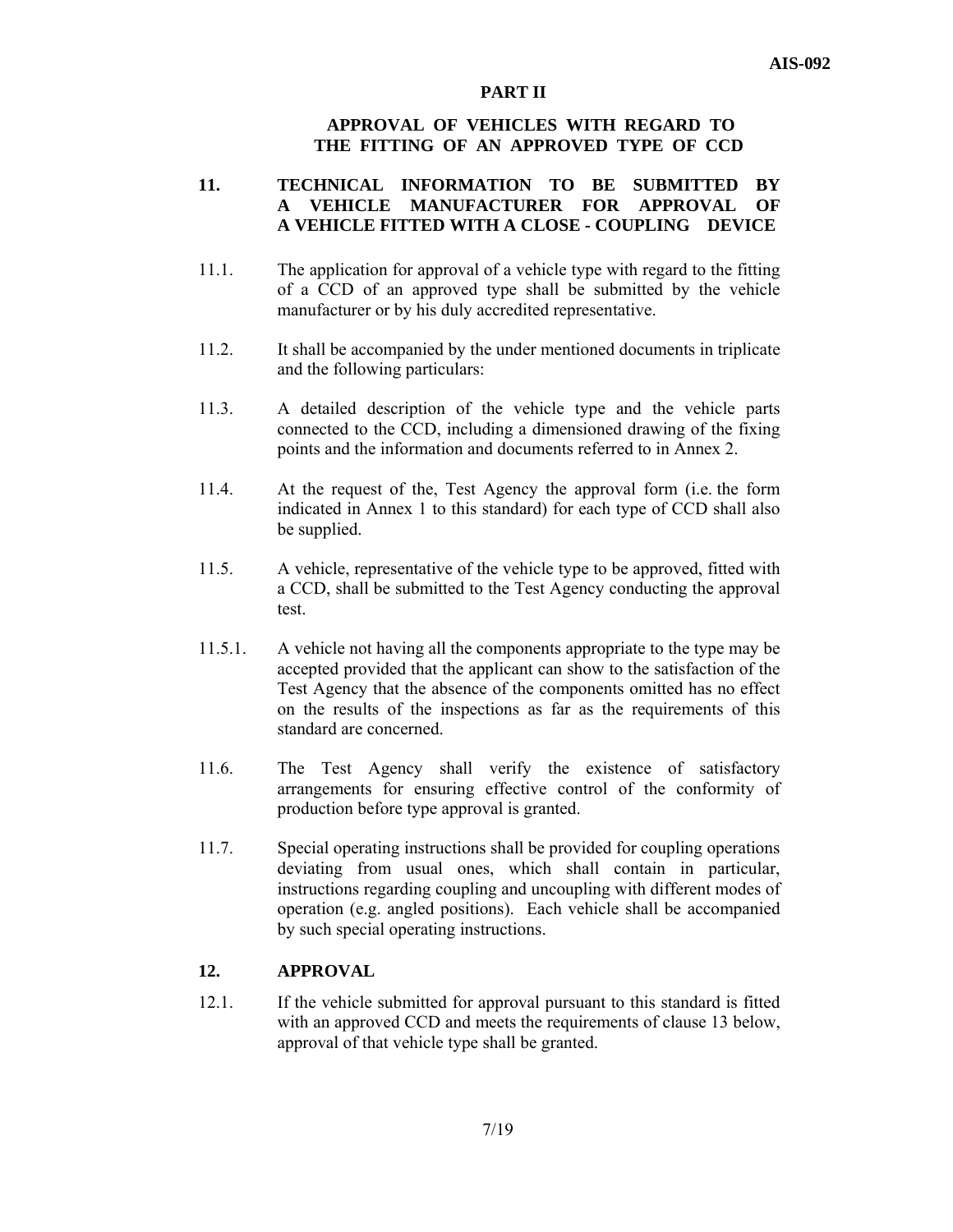#### **13. REQUIREMENTS CONCERNING THE FITTING OF AN APPROVED CCD**

- 13.1. The requirements of Part I, clause 5.1., excluding clause 5.1.12. have to be fulfilled when the CCD is fitted to the vehicle, despite any influences which may be caused by the operation of the vehicle.
- 13.2. The CCD in use shall not impede the movement of the vehicles to which it is fitted. This condition shall be deemed to have been met if the test requirements described in Annex 4 are complied with.
- 13.3. Warning signal as mentioned in Part I, clauses 5.1.5.2. and 5.1.13.
- 13.3.1. The acoustic device shall be located in the driver's cabin and shall be easily audible by the driver under all circumstances, when the vehicle is in normal use.
- 13.3.2. The optical signal shall be red in colour and located on the instrument panel in the direct field of vision of the driver and shall be easily visible even in daylight.
- 13.4. Coupling and uncoupling shall be possible with coupling angles of up to 50**º** horizontally both to the right and left, up to 10**º** vertically both upward and downward with full trailers, up to 6**º** vertically both upward and downward with centre axle trailers and up to 7**º** when twisted axially in both directions, i.e., it shall be possible to couple the trailer up to the above-mentioned angular positions between towing vehicle and trailer drawbars without the necessity of intervention of additional personnel.

 During automatic coupling it is permitted for a temporary position to be arranged before final coupling is effected. The temporary position shall permit the combination to be safely manoeuvred. If the final action is operated manually the space between the vehicles shall be at least 500 mm.

- 13.5. It shall be possible from the standing position for one person to position the coupling devices prior to the coupling procedure without the use of tools. This requirement also applies to the connection and disconnection of the braking and electrical lines.
- 13.6. General requirements

 To allow automatic coupling, the drawbar eye shall be adjustable vertically to the centre height of the coupling device under all usual traffic and operational conditions.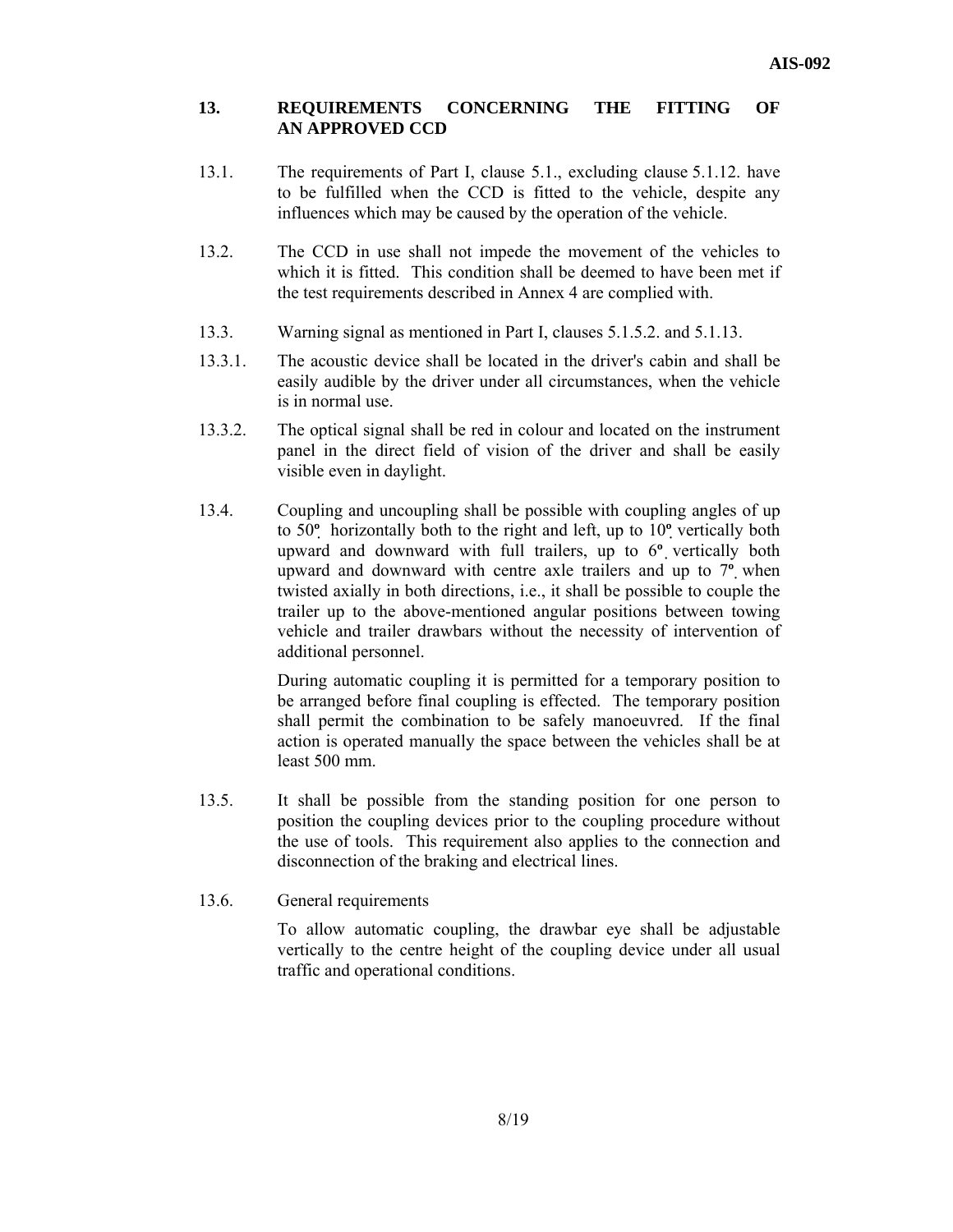## **14. MODIFICATIONS OF THE VEHICLE TYPE AND EXTENSION OF APPROVAL**

- 14.1. Any modification of the vehicle type as defined in clause 2.1.4. shall be notified to the administrative department which approved the vehicle type. The department may then either:
- 14.1.1. Consider that the modifications made are unlikely to have an appreciable adverse effect and that in any case the vehicle still conforms to the requirements, or
- 14.1.2. Require a further test report.
- 14.2 In case of 14.1.2, tests for only those parameters which are affected by the modifications, shall be carried out.
- 14.3 In case of fulfillment of criteria of clause 14.1.1 or after successful, results of further verification as per clause 14.1.2, the approval of compliance shall be extended for the changes carried out.

# **15. CONFORMITY OF PRODUCTION PROCEDURES**

- 15.1. Every vehicle approved under this standard shall be manufactured so as to conform to the type approved by meeting the requirements set out in clause 13 above.
- 15.2 Whole vehicle conformity of production procedures shall be applicable as and when laid down.
- 15.3 The test agency which has granted type approval may at any time verify the conformity control methods applicable to each production unit. The normal frequency of inspections authorized by the test agency shall be once every two years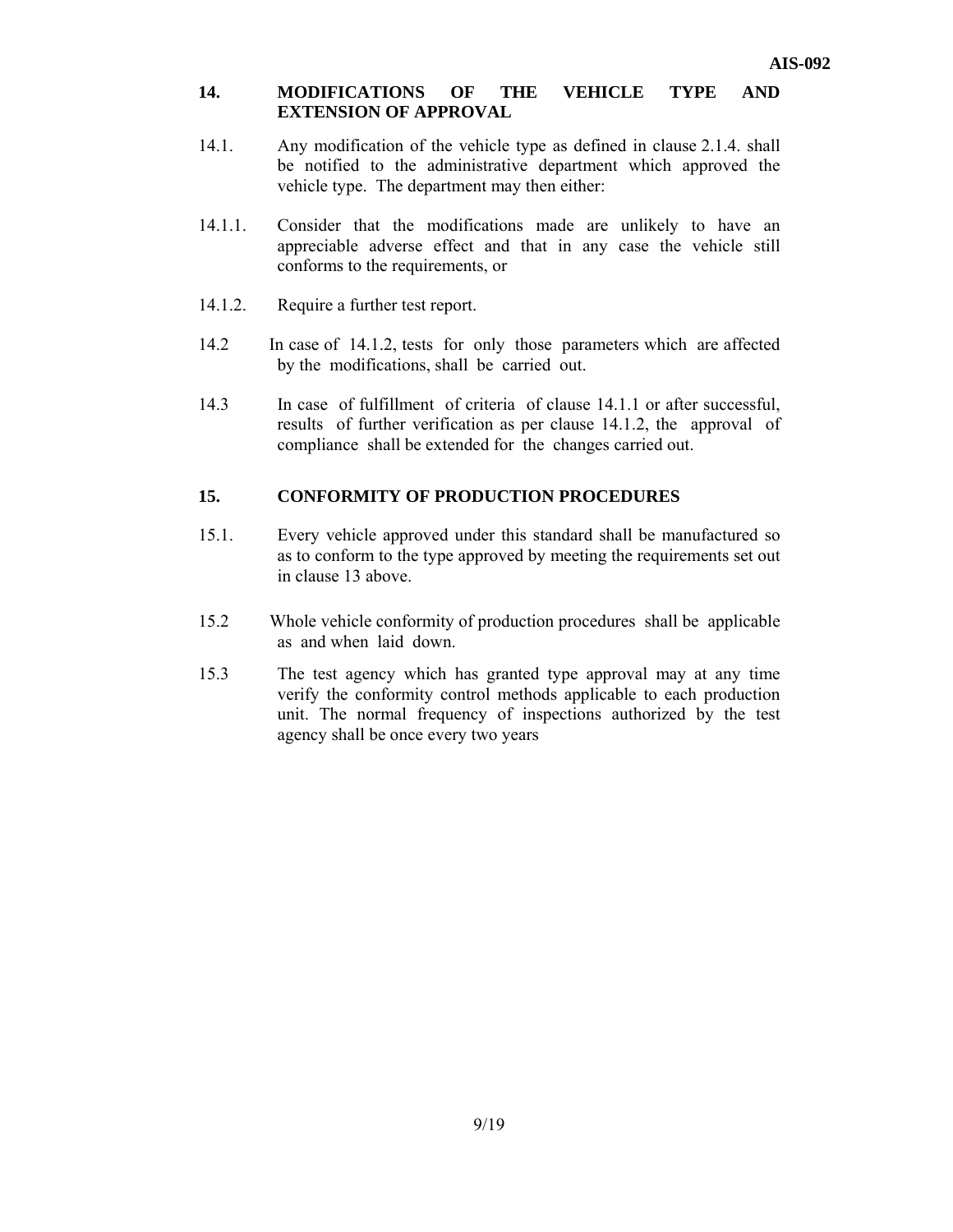# **ANNEX 1**

#### (See 3.0)

# **TECHNICAL INFORMATION TO BE SUBMITTED BY THE MANUFACTURER FOR APPROVAL OF A CLOSE-COUPLING DEVICE**

- 1. Trade name or mark of the CCD:
- 2. CCD type
- 3. Manufacturer's name and address:
- 4. If applicable, name and address of manufacturer's representative:
- 5. Brief description of the CCD:
- 6. Type
- 6.1. Vehicle on which the CCD was tested:
- 6.2. Brief description including information with regards to clause 3.2.3.
- 7. Minimum space between motor vehicle and towed vehicle:
- 8. Maximum extension of device:
- 9. Restrictions of use on vehicles which may be utilized *(Strike out what does not apply).*

(e.g. truck, tractor, trailer, semi-trailer, centre axle trailer).

Maximum permissible mass of the trailer:

Maximum permissible mass of the tractor: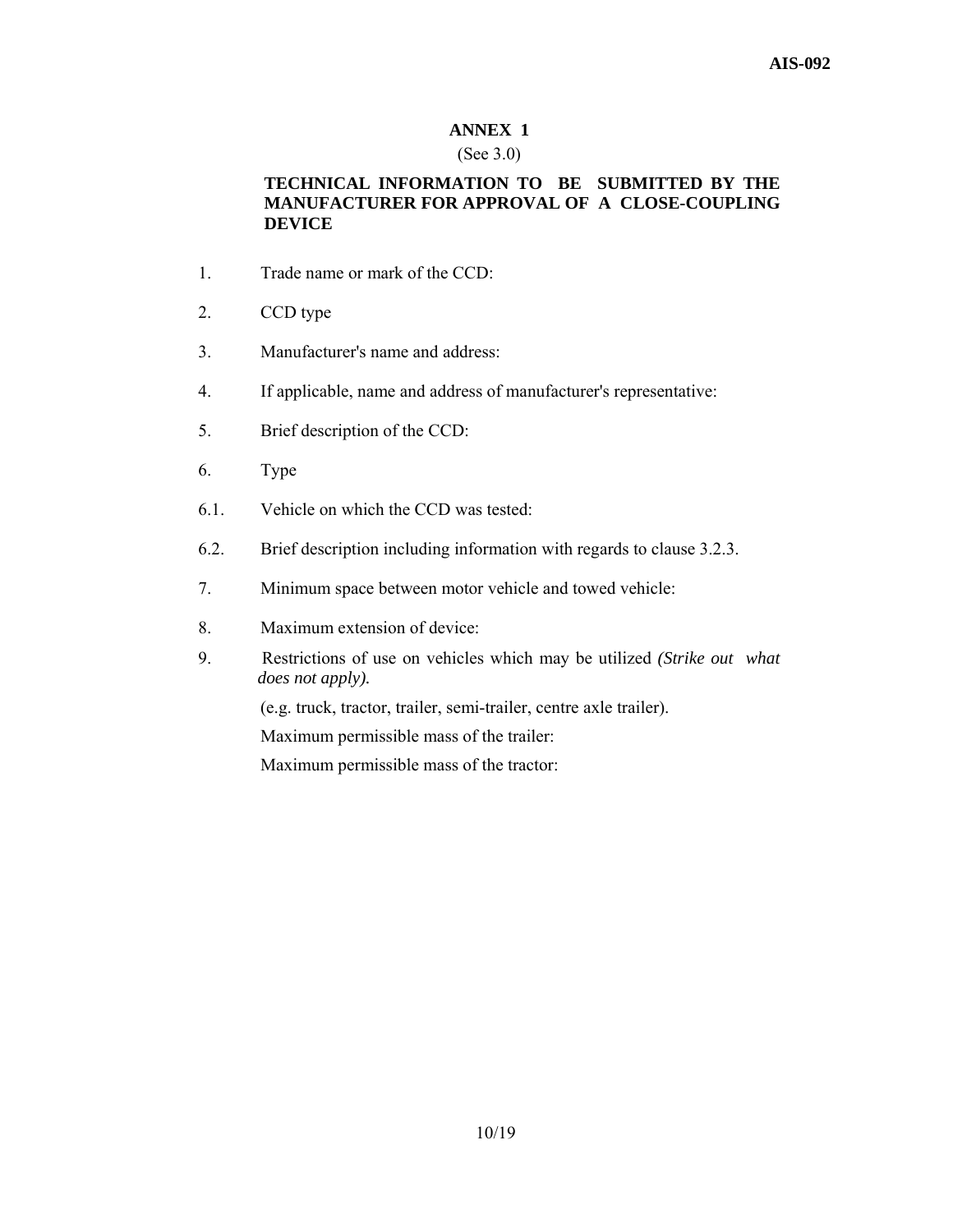# **ANNEX 2**

#### (See 11.0)

# **TECHNICAL INFORMATION TO BE SUBMITTED BY A VEHICLE MANUFACTURER FOR APPROVAL OF A VEHICLE FITTED WITH A CLOSE - COUPLING DEVICE**

- 1. Trade name or mark of vehicle:
- 2. Vehicle type:
- 3. Manufacturer's name and address:
- 4. If applicable, name and address of manufacturer's representative:
- 5. Vehicle category N2, N3, T3, T4 *(Strike out what does not apply).*
- 6. Brief description of the vehicle type in respect of the CCD (e.g. truck, tractor, trailer, semi-trailer, centre-axle trailer): Maximum permissible mass of the trailer: Maximum permissible mass of the tractor:
- 7. Trade name or mark of the CCD(s) and its/their approval No(s):
- 8. Minimum space between towing vehicle and towed vehicle:
- 9. Maximum length of vehicles with the CCD(s) in running position:
- 10. Restriction on vehicles to be coupled to the vehicle type: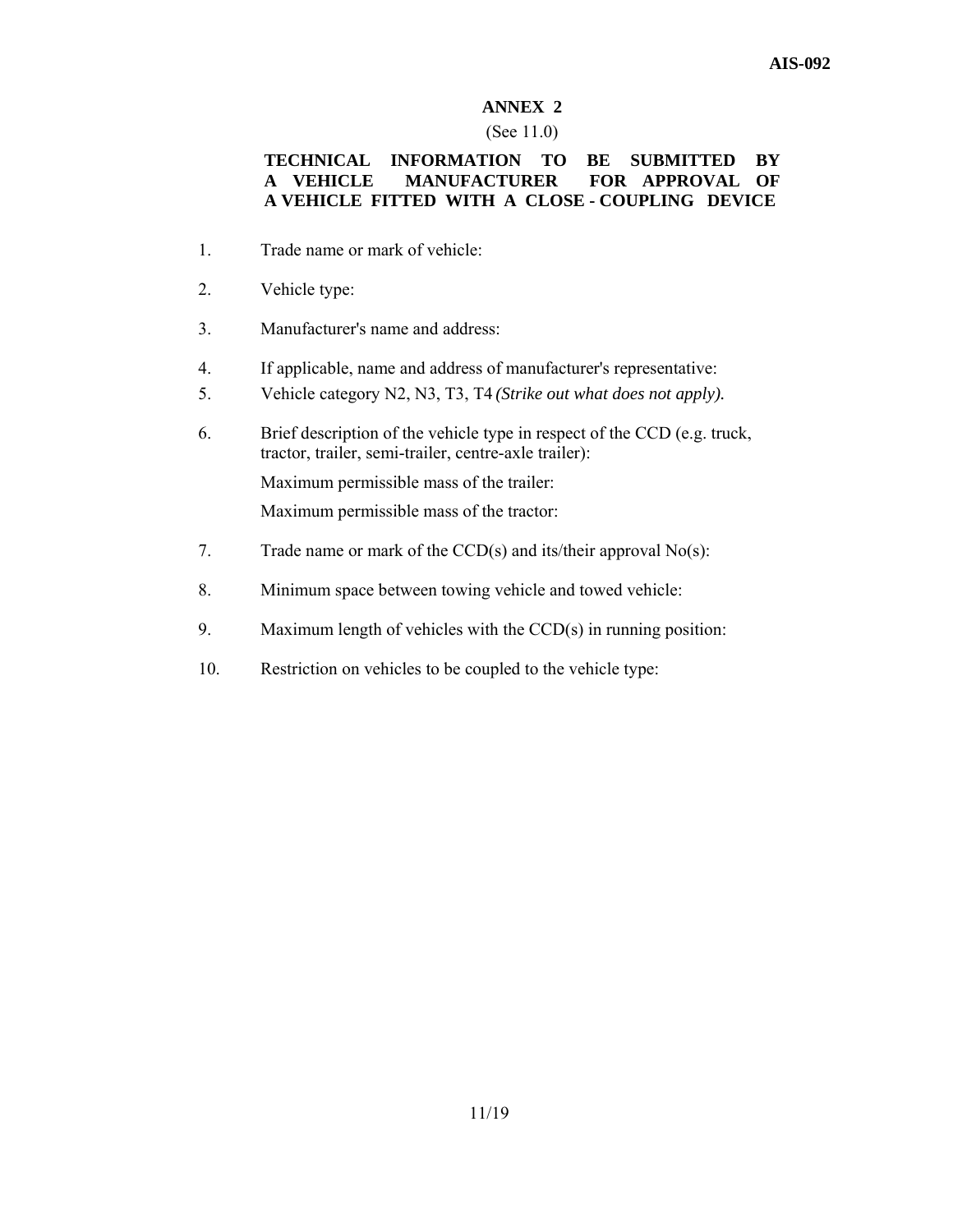# **ANNEX 3**  (Annex reserved)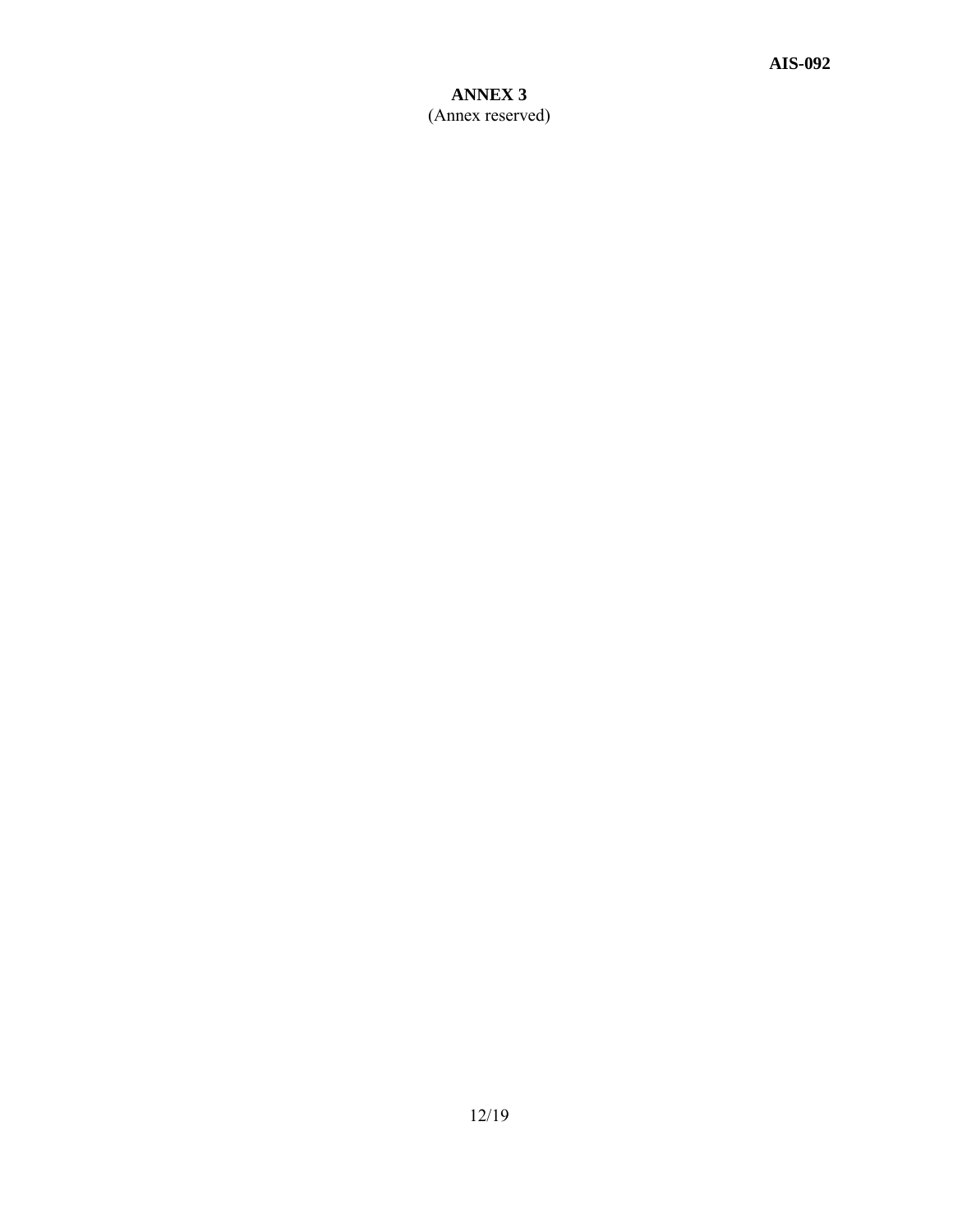#### **ANNEX 4**

#### (See 5.1.10)

#### **REQUIREMENTS CONCERNING TESTS AND PERFORMANCE** (1)

#### **1. CCD RECOVERY DISTANCE**

1.1. The towing vehicle/trailer combination shall be driven, from a straight ahead position, around a bend having an outside radius of 12.5 metres and stopped when the towing vehicle has turned through an angle of 90**º**(yaw-angle). The combination shall then be accelerated as quickly as possible up to a speed of  $30 \pm 2$  km/h and be maintained at this speed until completion of the test. Full retraction of the CCD shall have taken place within 150 metres from the acceleration start position (see Figure 1 below).

This test shall be conducted in both left and right directions.



 Note: Compliance with these requirements does not guarantee that the overall length of the vehicle combination is legal in all driving conditions.

#### **Figure 1**

1.2. The test agency shall verify that some retraction of the CCD takes place all the time the towing vehicle is moving forward.

……………………………………………………………………………………… (1) For the purposes of approvals under Part II, the test agency may take into account

tests conducted for the purposes of Part I.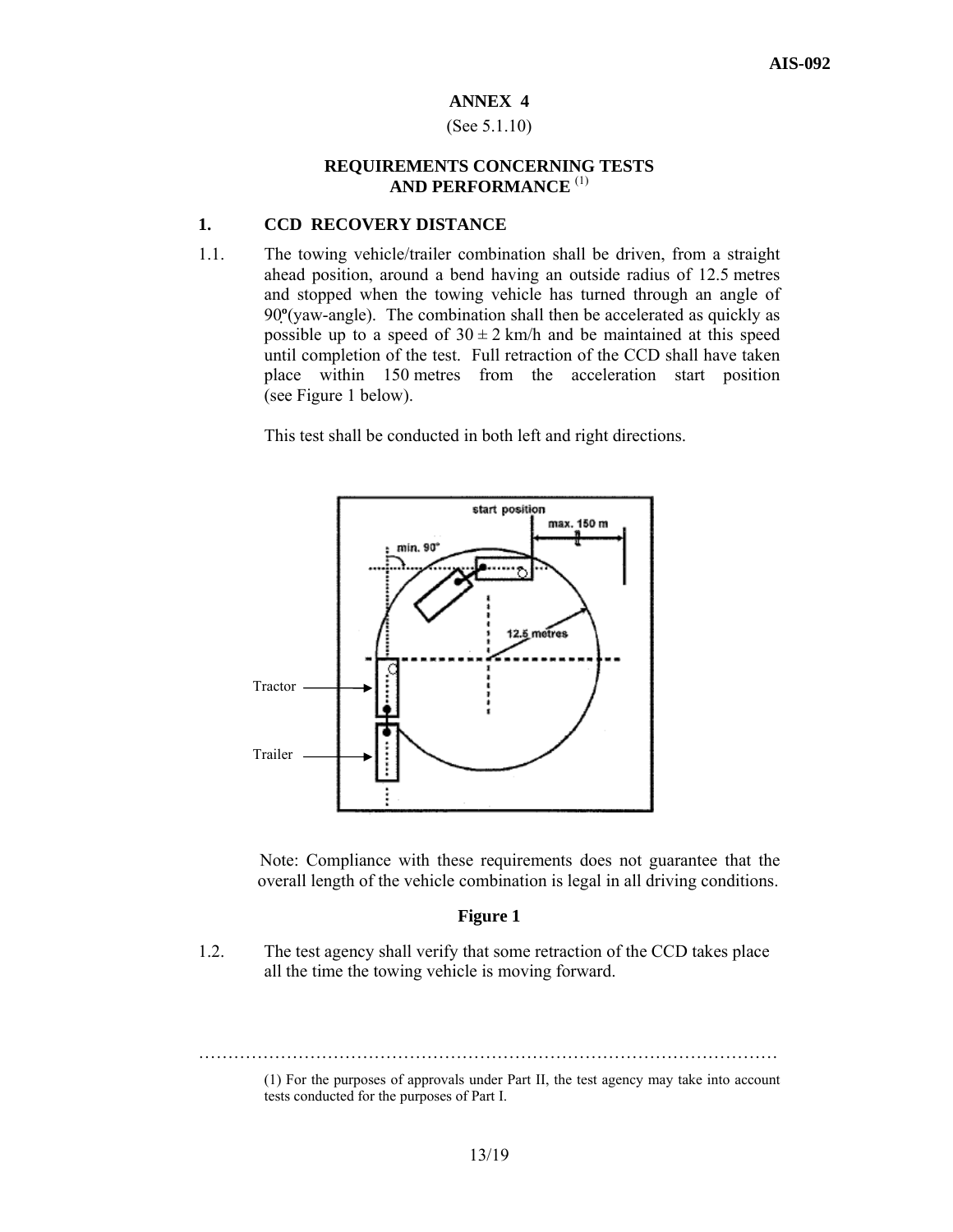#### **2. STABILITY OF THE COMBINATION**

 For the approvals under Parts I and II, the stability performance shall be measured during road tests conducted in the following conditions:

# 2.1. **Test Conditions**

- 2.1.1. Loading conditions
- 2.1.1.1. The vehicles shall be laden, the distribution of mass among the axles being that stated by the manufacturers of the vehicles; where provision is made for several arrangements of the load on the axles, the distribution of the maximum mass among the axles shall be such that the mass on each axle is proportional to the maximum permissible mass for each axle.
- 2.1.1.2. The height of the centre of gravity of the vehicles shall be at least 1.7 metres.

The actual loading condition shall be specified in the test report. For vehicles designed for use with a centre of gravity lower than 1.7 metres, the test may, at the discretion of the approval authority, be conducted at the lower figure.

In this case the maximum centre of gravity height shall be stated on the information plate required by clause 5.1.1.5.

2.1.2. The test shall be carried out at the speeds prescribed for each type of test.

If the maximum design speed of a vehicle is lower than the speed prescribed for a test, the test shall be performed at the vehicle's maximum speed.

- 2.1.3. The road shall be level and shall have a surface affording good adhesion;
- 2.1.4. The tests shall be performed when there is no wind liable to affect the results;
- 2.1.5. At the start of the tests, the tyres shall be cold and at the pressure prescribed by the manufacturer of the vehicles or tyres for the load actually borne by the wheels when the vehicles are stationary; substantially new tyres shall be used.
- 2.1.6. The prescribed performance shall be obtained without self amplifying reactions, without deviation of the vehicles from their course, and without unusual vibration in the steering and coupling system.

#### 2.2. **Straight Line Stability Test**

- 2.2.1. Vehicles shall be tested at a speed of 85<sup> $+5/-0$ </sup> km/h and remain aligned. During the test, it shall be possible to travel along a straight section of the road without unusual steering correction by the driver.
- 2.2.2.  $^{(1)}$  An emergency straight line braking test from a speed of 60 km/h to rest at a mean fully developed deceleration of at least  $\frac{4 \text{ m/s}^2}{s}$  shall not cause the combination to deviate outside a lane 3.5 metres wide.

<sup>.................................................................................................................................</sup> 

<sup>(1)</sup> The test agency shall take account of the predominance setting of the combination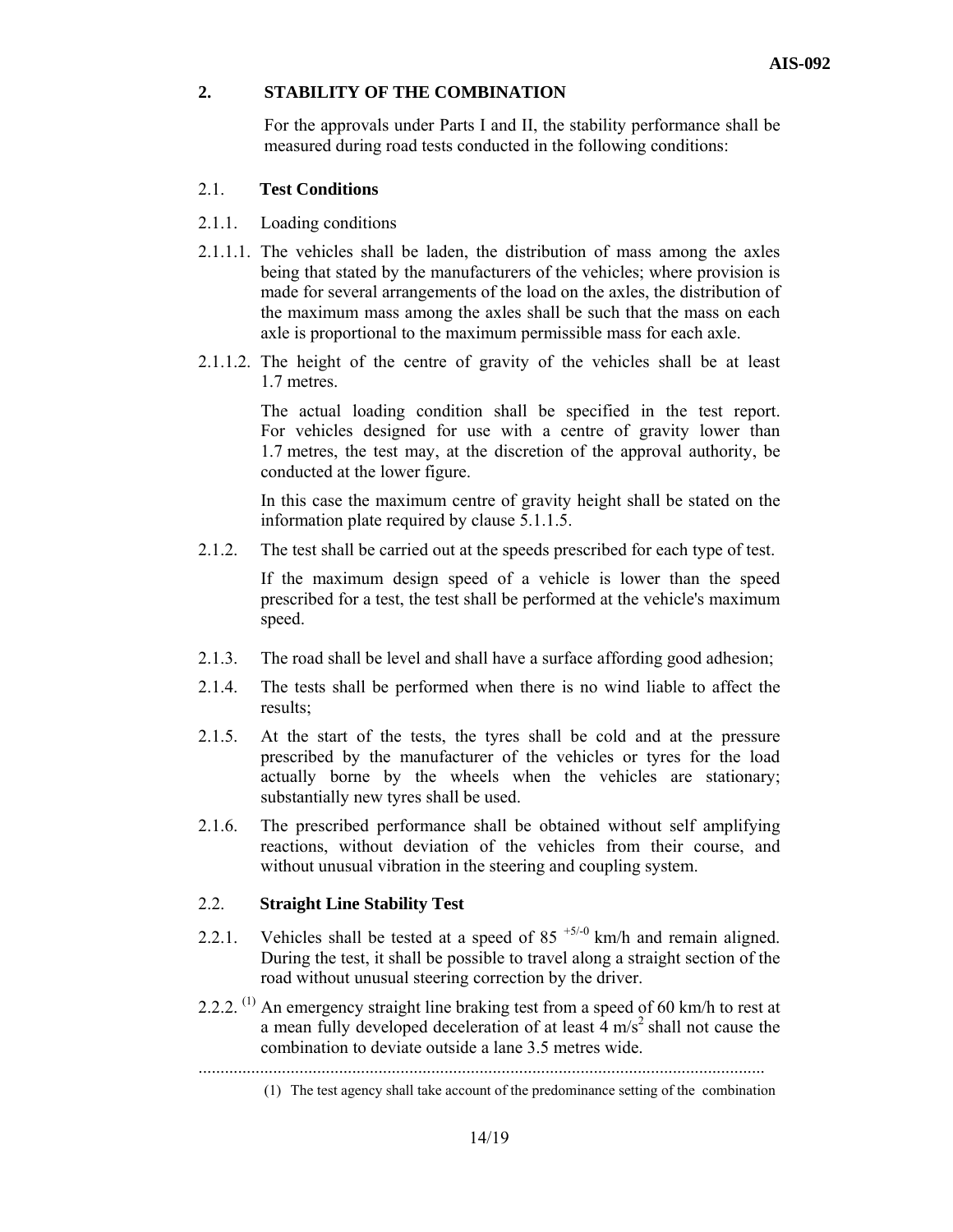- 2.2.3. Starting from rest, a forward acceleration of at least  $2 \text{ m/s}^2$  shall not cause any movement between the vehicles of a degree likely to cause the driver difficulty in controlling the vehicle combination. (If the acceleration prescribed for this test cannot be reached by a vehicle combination, the test shall be performed with the maximum acceleration available).
- 2.2.4. No permanent deformation shall take place during the above tests.

# 2.3. **Change of Lane**

- 2.3.1. A simulated overtaking manoeuvre, as defined in the appendix, conducted at a progressively increasing speed up to 80 km/h, shall not cause the driver any difficulty in controlling the combination.
- 2.3.2. At a speed of 20 km/h steering from one side of the track to the other alternately at least 3 times by turning the steering wheel as fast and as far as possible, no contact between the vehicles or damage to the CCD shall occur (track width is 10 metres).

# **3. CIRCULAR MOVEMENT**

- 3.1. Starting from rest and a straight ahead position, the combination shall be driven around a curve of 25 m radius to a speed of 20 km/h at an acceleration of  $2 \pm 10\%$  m/s<sup>2</sup>. This shall not cause any movement between the vehicles of a degree likely to cause the driver difficulty in controlling the vehicle combination.
- 3.2. With the towing vehicle and trailer having adopted a steady state, turn so that the front outside edge of the towing vehicle describes a circle of radius of 25 m, at a constant speed of 5 km/h. The circle described by the rearmost outer edge of the trailer shall be measured. This manoeuvre shall be repeated under the same conditions but at a speed of  $25 \text{ km/h} \pm 1 \text{ km/h}$ .

During these manoeuvres, the rearmost outer edge of the trailer, travelling at a speed of  $25 \text{ km/h} \pm 1 \text{ km/h}$ , shall not move outside the circle described during the manoeuvre at a constant speed of 5 km/h by more than 0.70 m (see Figure 2 below).



**Figure 2** 

15/19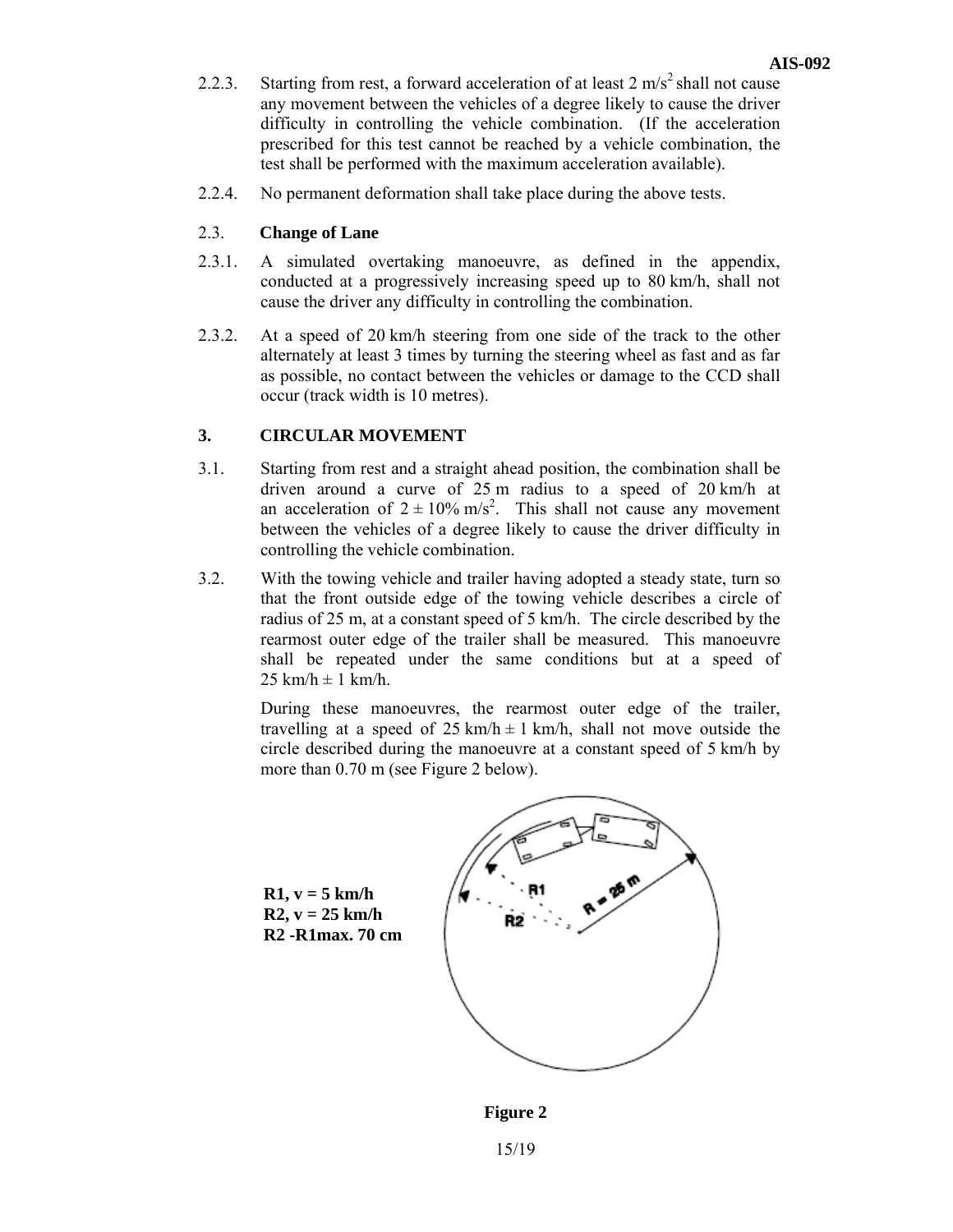3.3. No part of the trailer shall move more than 0.5 m beyond the tangent to a circle with a radius of 25 m when towed by a vehicle leaving the circular path along the tangent while maintaining the speed of 25 km/h. This requirement shall be met from the point the tangent meets the circle to a point 40 m along the tangent. After that point the trailer shall travel without excessive deviation or unusual vibration in its steering equipment (see Figure 3 below).



**Figure 3** 

3.4. Any motor vehicle or combined vehicle which is in motion shall be able to turn within a swept circle having an outer radius of 12.50 m and an inner radius of 5.30 m. The test shall be conducted in both left and right directions. No part of the combination, where it penetrates the circle from a tangent, may overlap that tangent by more than 0.8 m beyond the point of intersection (see Figure 4 below).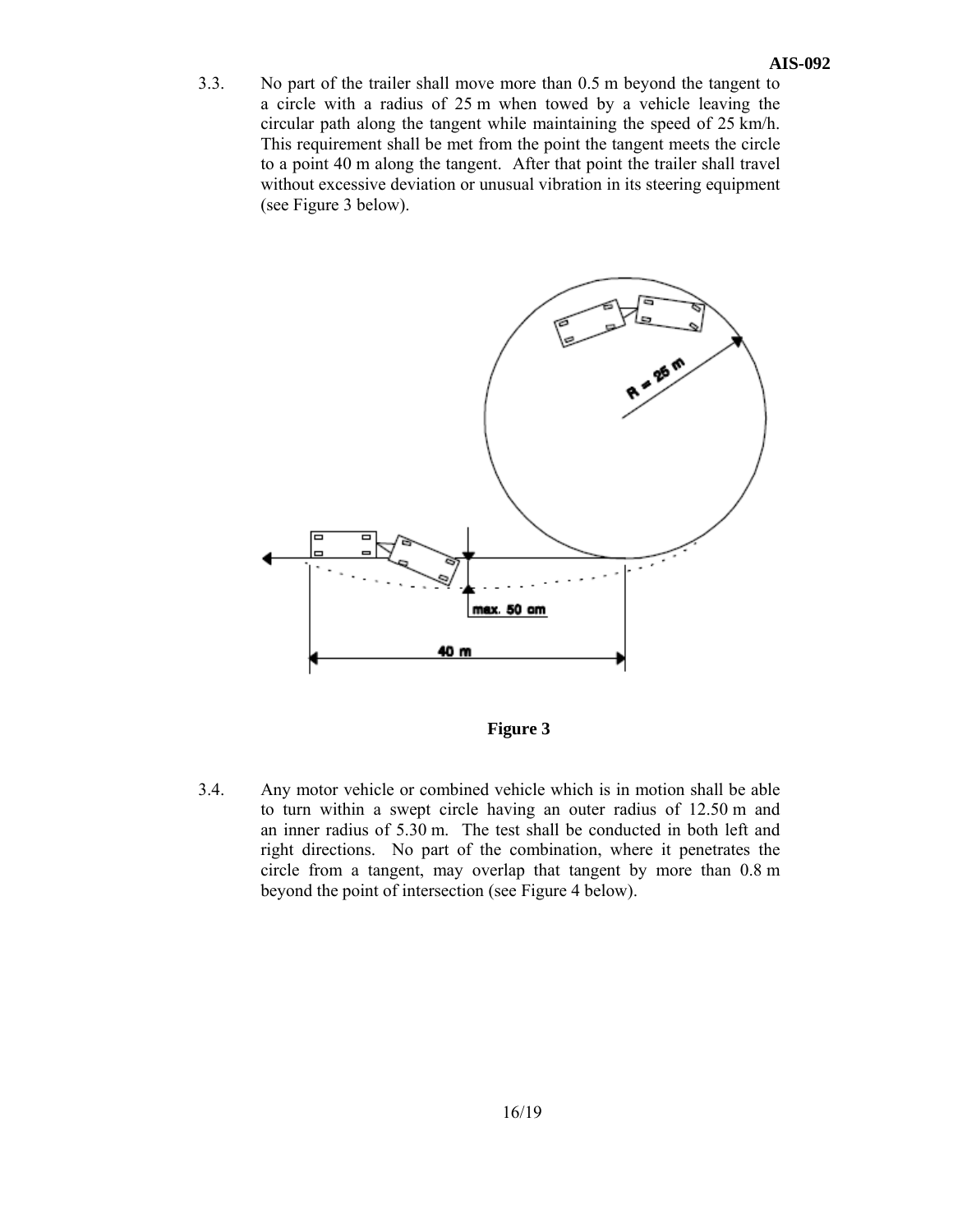

# **4. SLOPES**

- 4.1. When positioned longitudinally in line and in the normal operation position:
- 4.1.1. There shall be no unintentional contact between any part of the towing device and the towing vehicle or trailer when the vehicles are positioned at a relative vertical angle of 6**º**.
- 4.1.2. No contact shall occur between the bodies of the towing vehicle and trailer at a relative vertical angle of 5**º**.
- 4.2. The requirements of clauses 4.1.1. and 4.1.2. may be verified by calculation at the discretion of the test agency.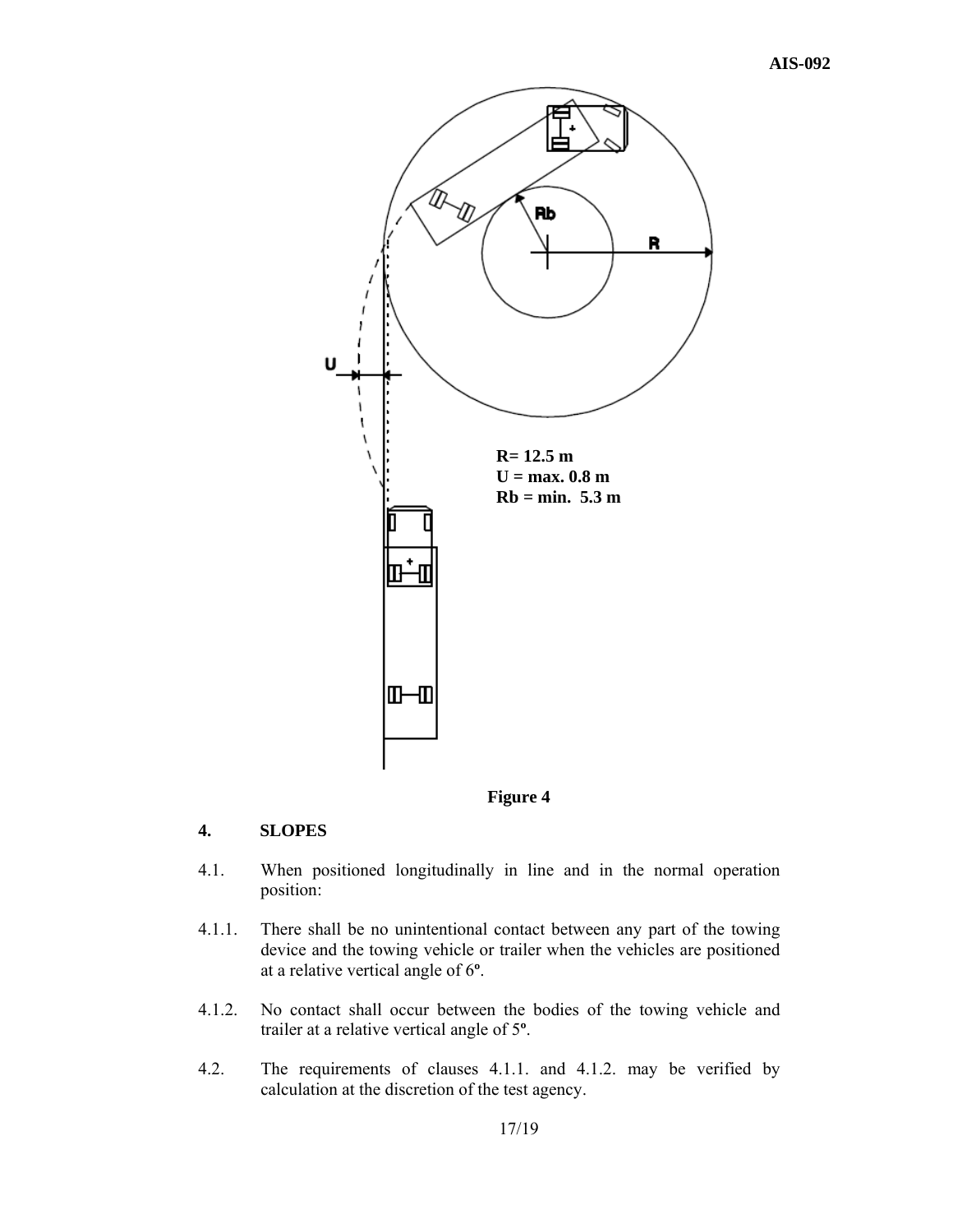# **ANNEX 4 – APPENDIX I OVERTAKING TRACK**

(See Annex 4, clause 2.3.1.)



Note: This track arrangement may be subject to revision when superseded by an ISO Standard.